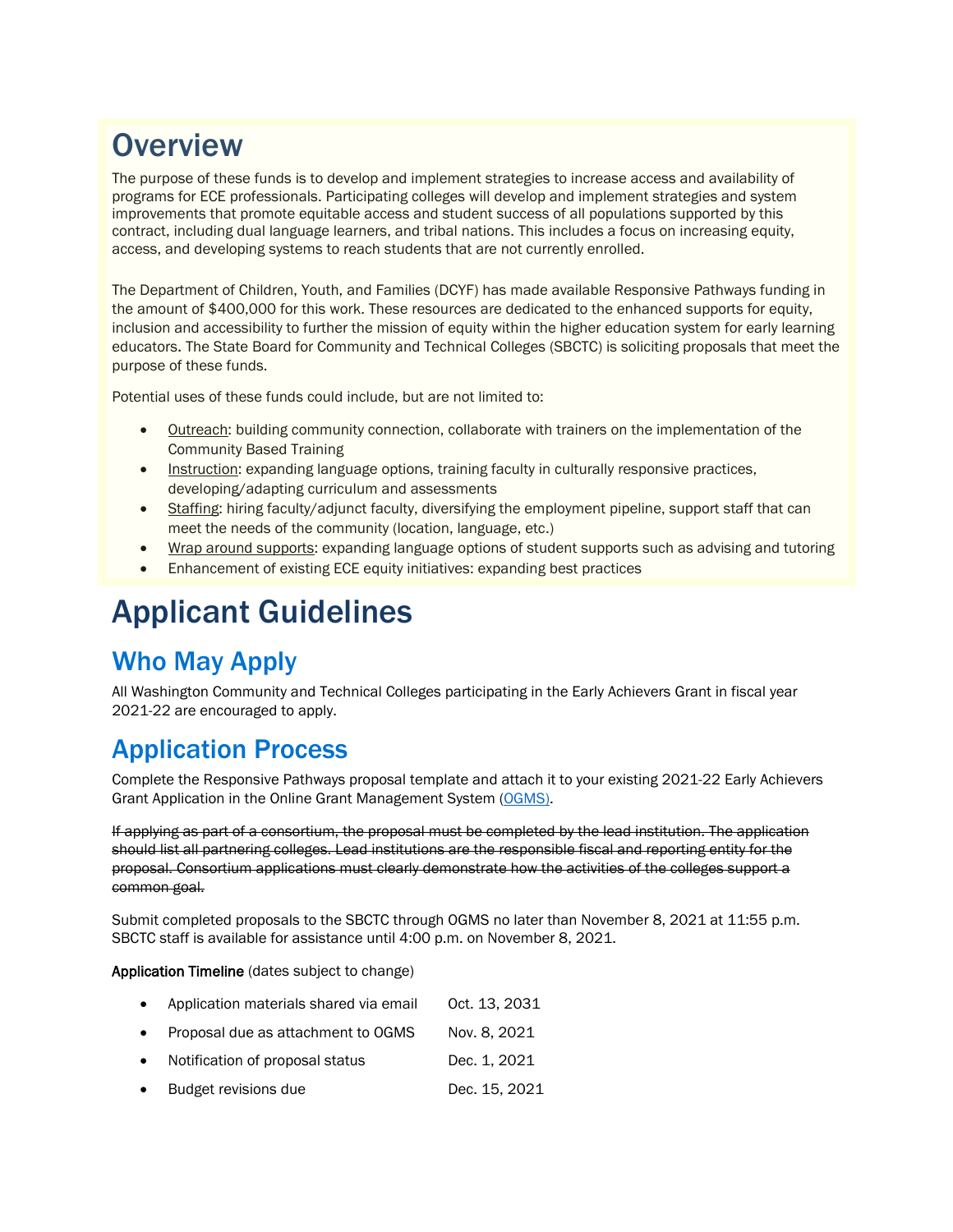### Application Review and Evaluation Criteria

Staff from the State Board will review all proposals for alignment with the stated purpose of these funds under the guidance of the Dept. of Children, Youth and Families. All proposals found to be in alignment will receive a minimum of \$10,000 in Responsive Pathways funding.

Colleges will be notified via email regarding proposal status by December 1, 2021.

### Application Content

#### General Proposal Information

- 1. Proposal lead name
- 2. Proposal lead email
- 3. Proposal lead phone
- 4. If you are applying as a multi-college consortium, identify the colleges and proposal contacts for each college.

#### Proposal Description

- 5. Proposal Abstract: Describe your proposal in no more than 100 words.
- 6. Your proposal must address at least one of the below goals; it may address more than one.
	- a. Describe how your proposal will advance equitable access and availability of programs for early learning professionals from all populations supported by this the Early Achievers Grant, including dual language learners, and tribal nations.
	- b. Describe how your proposal will develop systems to reach early learning professionals, with intentionality to reach underrepresented populations that are not currently enrolled, and how you will mitigate barriers to enrollment.
	- c. Describe how your proposal will respond to teaching and learning needs to promote learner centered and culturally responsive practices in order to increase student success.
- 7. Describe how the need(s) addressed by your proposal were identified. Where possible, provide data that supports your proposal. Include data sources.
- 8. List all internal and external partners engaged in this proposal and a description of their roles and responsibilities. (If any partnerships are not yet established, describe the partnerships you are seeking and include how they would engage in this proposal.)
- 9. Provide a brief proposal timeline for FY22. Include all major activities and anticipated milestones over the year.
- 10. Describe the proposal outcomes, both quantitative and qualitative, and how they will be assessed.
- 11. Total funds requested
- 12. Provide a brief budget narrative describing how funds would be used. Please include: Salary and Wages, Employee Benefits, Goods and Services, Travel, Contracts. No funding for student tuition or books will be provided.
- 13. Additional information essential to your proposal not addressed above.

# Funding

Responsive Pathways funding is part of the Early Achievers Grant which is offered in partnership with the Department of Children, Youth, and Families (DCYF). The funding is allocated by DCYF and administered by SBCTC. The contract with the Department of Children, Youth, and Families sets forth the requirements for Early Achievers Grant (EAG) funding. Please see Fiscal Guidelines for more information.

Proposals will have a budget of no less than \$10,000, and no more than \$30,000. All proposals in line with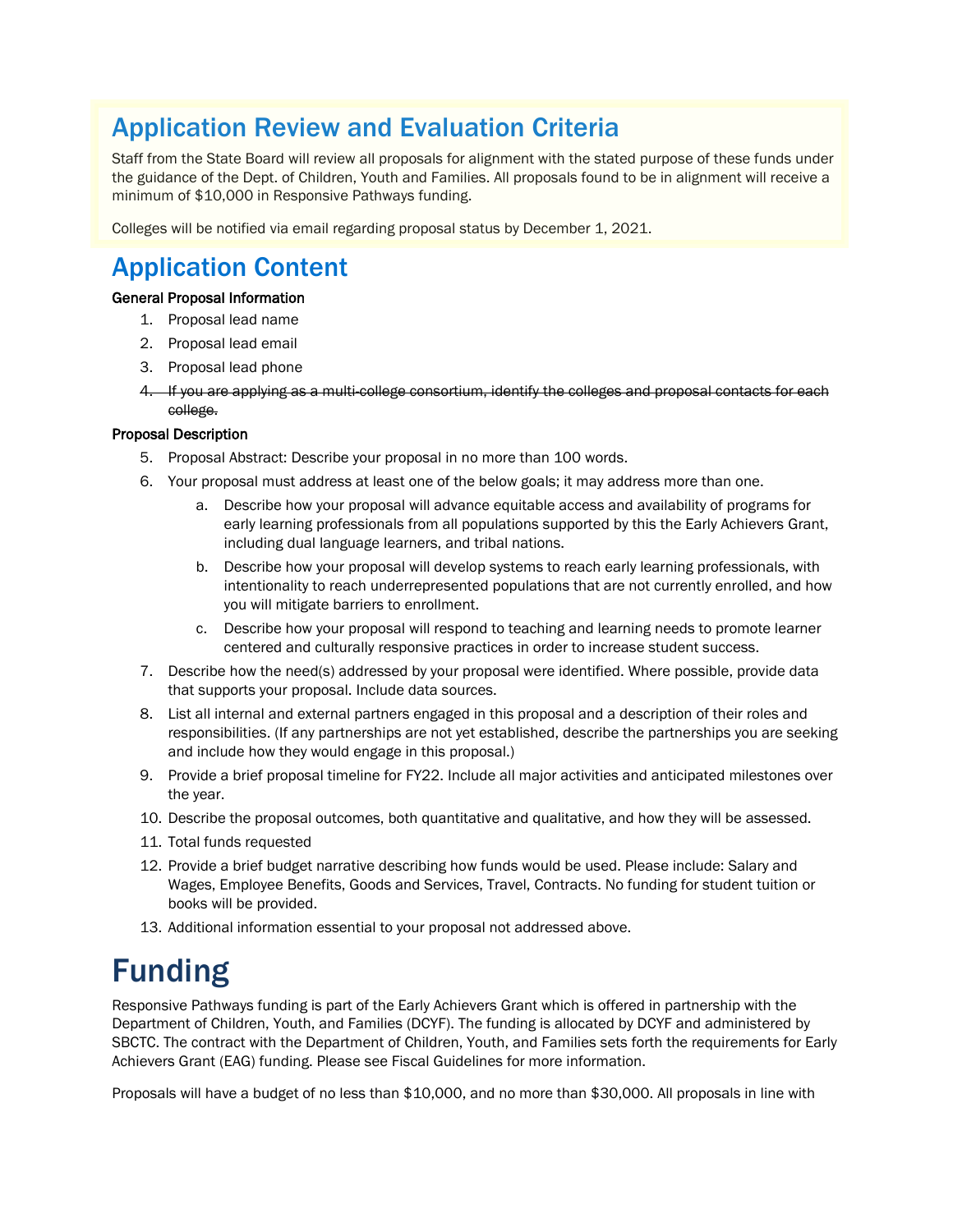the stated purpose of these funds will be funded at a minimum of \$10,000. Funding above \$10,000 is subject to the number of applicants and the scale of their proposals. If all proposals are fully funded and funds remain, the remainder will be divided evenly among all applicants.

Funding becomes available December 15, 2021 and expires June 30, 2022.

#### Allowable Expenses

Funding is to be applied to proposal costs including: salary and wages, employee benefits, goods and services, travel, and contracts. No funding will be provided for student tuition or books. See Fiscal Guidelines for a breakdown of these categories.

#### **Disclaimer**

SBCTC reserves the right to refrain from awarding funds to any or all applicants. Additionally, SBCTC reserves the right to add additional award requirements to applicants meeting minimum criteria to receive funds but that are deemed to be higher risk awardee. Additional requirements may include, but are not limited to, additional reporting requirements or additional monitoring to assess the applicant's ability to adhere to program requirements. Any additional requirements will be outlined for individual applicants prior to applicants accepting any resulting funding.

## Program and Fiscal Reporting

Colleges receiving Responsive Pathways funding will be required to include additional narrative responses as a part of the existing Early Achievers quarterly reports for fall, winter, and spring quarters including:

- Description of quarter's activities to advance equity, includes: program development, state system partnerships, program adjustments, recruitment efforts.
	- $\circ$  Describe how your proposal will advance equitable access and availability of programs for early learning professionals from all populations supported by this the Early Achievers Grant, including dual language learners, and tribal nations.
	- $\circ$  Describe how your proposal will develop systems to reach early learning professionals, with intentionality to reach underrepresented populations that are not currently enrolled, and how you will mitigate barriers to enrollment.
	- o Describe how your proposal will respond to teaching and learning needs to promote learner centered and culturally responsive practices in order to increase student success.
- Narrative describing Responsive Pathways expenditures for the quarter.

In addition, colleges receiving Responsive Pathways funding will be required to submit an annual summary at the end of the contract period.

SBCTC will provide the colleges with a reporting template at least a month prior to the report due dates.

#### Reporting Due Dates

- Fall/Winter April 4, 2022
- Spring July 5, 2022
- Annual July 31, 2022

## Open Licensing Policy

The SBCTC requires all digital software, educational resources, and knowledge produced as part of this competitive funding be placed under the Attribution license from Creative Commons. This license allows others to use, distribute, and create derivative works based upon the digital works, while still allowing authors to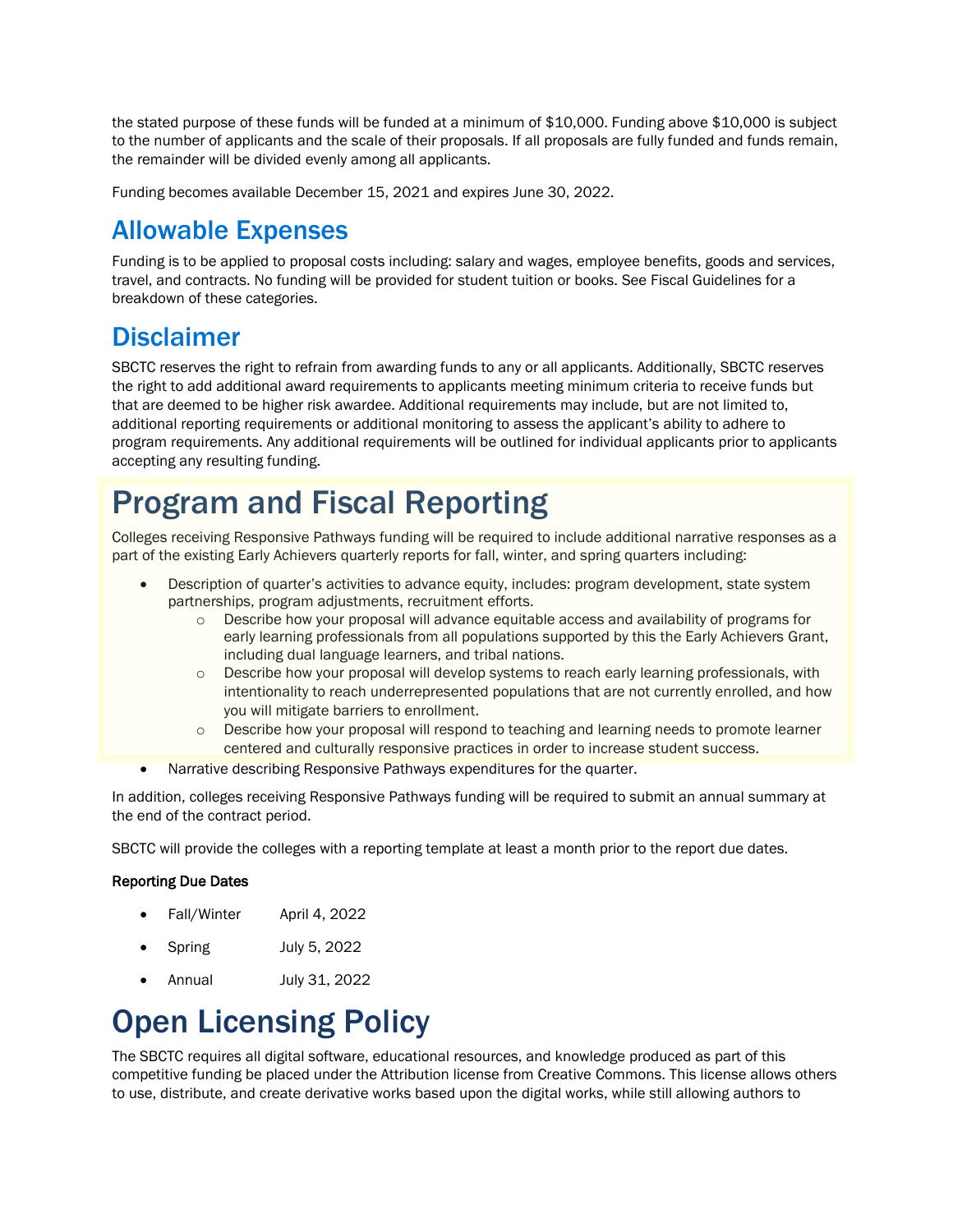receive credit for their efforts. Please take the time to read the license at Creative Commons. If awarded Governor's Emergency Education Relief (GEER) funds, you must agree to allow the SBCTC to distribute the digital software, educational resources, and knowledge created through this funding under the terms of the Creative Commons Attribution License available at the website above. Creative Commons (CC) is a nonprofit corporation dedicated to making it easier for people to share and build upon the educational and scientific work of others, consistent with the rules of copyright.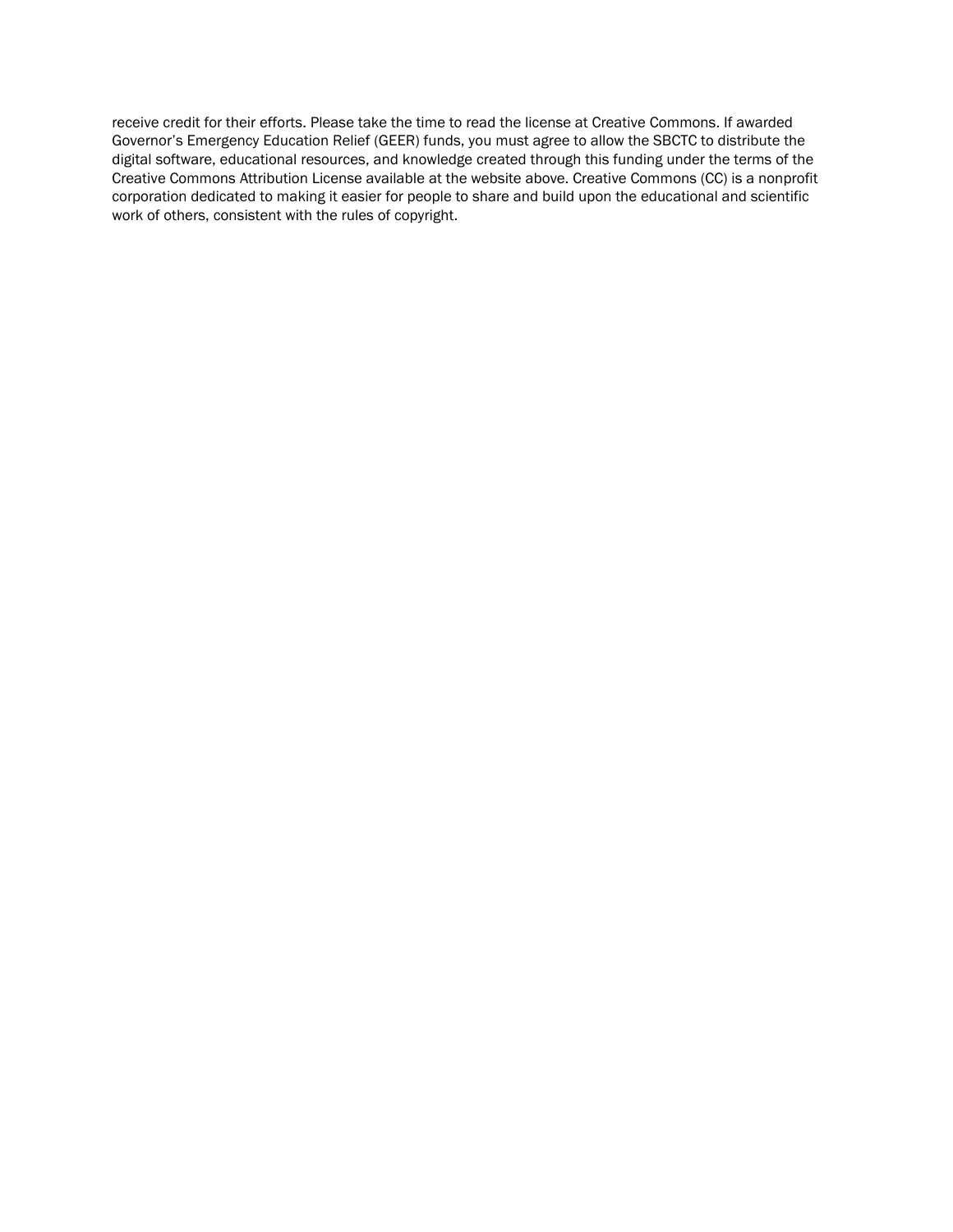# Responsive Pathways Proposal

| <b>General Information</b>                                                                                                                        |
|---------------------------------------------------------------------------------------------------------------------------------------------------|
| Proposal Lead Name:                                                                                                                               |
| Proposal Lead Email:                                                                                                                              |
| Proposal Lead Phone:                                                                                                                              |
| If applying as a multi college consortium, identify the colleges and proposal contacts for each college:                                          |
|                                                                                                                                                   |
| <b>Proposal Description</b>                                                                                                                       |
| Proposal Abstract: Describe your proposal in no more than 100 words.                                                                              |
|                                                                                                                                                   |
|                                                                                                                                                   |
|                                                                                                                                                   |
| Your proposal must address at least one of the below goals; it may address more than one.                                                         |
| Describe how your proposal will advance equitable access and availability of programs for early<br>A)                                             |
| learning professionals from all populations supported by this the Early Achievers Grant, including<br>dual language learners, and tribal nations. |
|                                                                                                                                                   |
|                                                                                                                                                   |
|                                                                                                                                                   |
|                                                                                                                                                   |
|                                                                                                                                                   |
| B)<br>Describe how your proposal will develop systems to reach early learning professionals, with                                                 |
| intentionality to reach underrepresented populations that are not currently enrolled, and how you<br>will mitigate barriers to enrollment.        |
|                                                                                                                                                   |
|                                                                                                                                                   |
|                                                                                                                                                   |
|                                                                                                                                                   |
|                                                                                                                                                   |
| C)<br>Describe how your proposal will respond to teaching and learning needs to promote learner                                                   |
| centered and culturally responsive practices in order to increase student success.                                                                |
|                                                                                                                                                   |
|                                                                                                                                                   |
|                                                                                                                                                   |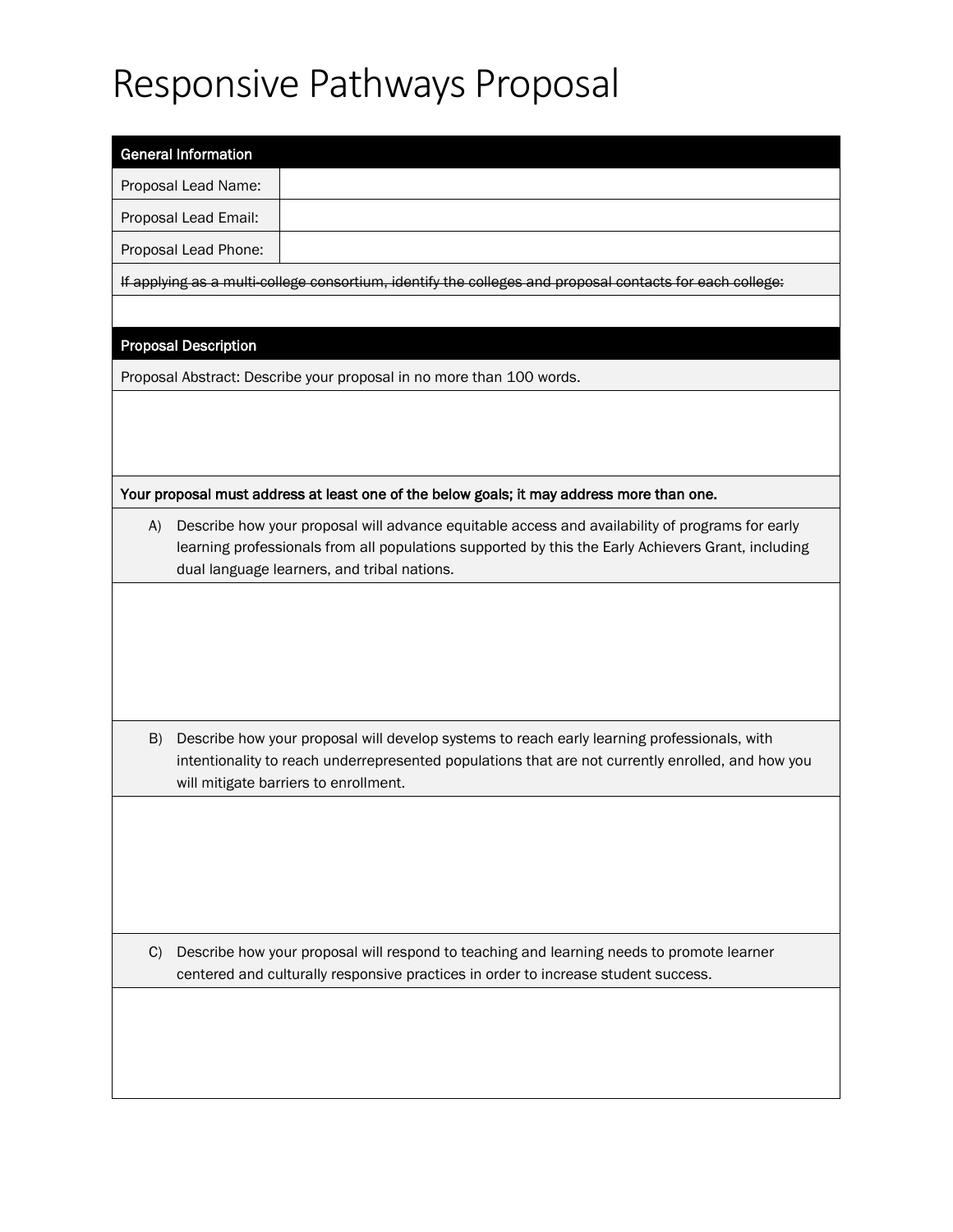# Responsive Pathways Proposal

Describe how the need(s) addressed by your proposal were identified. Where possible, provide data that supports your proposal. Include data sources.

List all internal and external partners engaged in this proposal and a description of their roles and responsibilities. (If any partnerships are not yet established, describe the partnerships you are seeking and include how they would engage in this proposal.)

Provide a brief proposal timeline for FY22. Include all major activities and anticipated milestones over the year.

Describe the proposal outcomes, both quantitative and qualitative, and how they will be assessed.

Additional information essential to your proposal not addressed above.